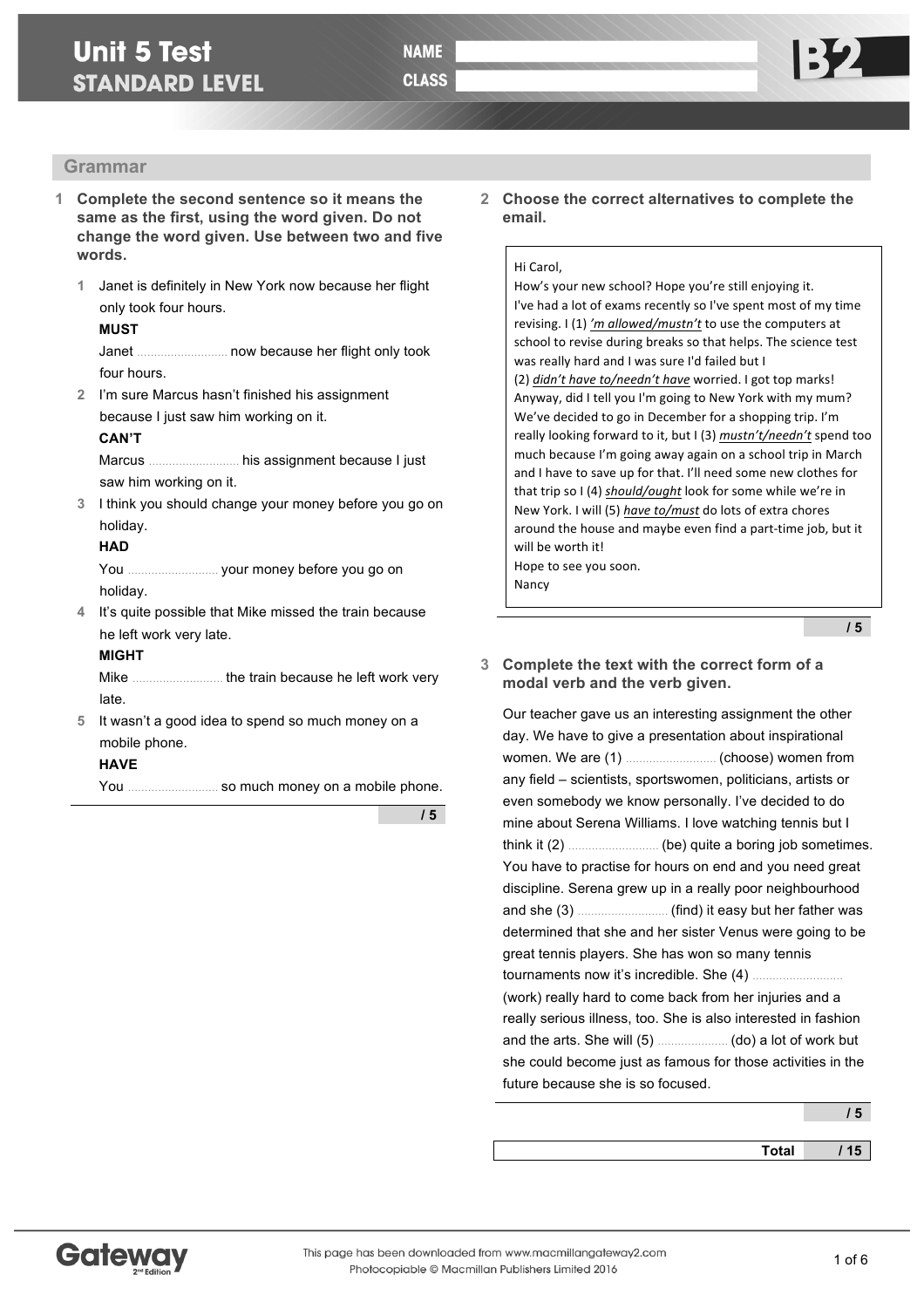## **Vocabulary**

- **4 Complete the second sentence so it means the same as the first, using the word given. Do not change the word given. Use between two and five words.**
	- **1** We're not spending all our money now because we want to go to Paris next month. **ASIDE**

- We ……………………… so we can go to Paris next month.
- **2** I spent a lot of money on a new pair of expensive shoes last week.

#### **OUT**

I ……………………… a new pair of expensive shoes last week.

**3** If you look carefully, you can sometimes find some real bargains at street markets.

#### **UP**

If you look carefully, you can sometimes ........ some real bargains at street markets.

**4** We need to stop spending so much on eating out. **BACK**

We need **.......................** on eating out.

**5** How much did you have to pay for the laptop and printer? **COME**

How much did the ……………………… ?

**/ 5**

**5 Complete the email with one word in each gap.**

#### Dear Mr Conway,

| Thank you for your email regarding the coat that you bought   |
|---------------------------------------------------------------|
|                                                               |
| was not the right size for your father. Unfortunately, we     |
| cannot exchange it for another one as that line has now been  |
| discontinued. However, if you bring the item into the shop,   |
|                                                               |
|                                                               |
|                                                               |
| these offers are only available in store and not online. They |
|                                                               |
| you will find something suitable.                             |
| I hope that has answered your query and I look forward to     |
| seeing you in our store soon.                                 |
| Kind regards                                                  |
| Annie Jones                                                   |
| <b>Customer Services Manager</b>                              |

**/ 5**

**6 Complete the dialogue with these words and phrases. There are two extra options.**

> account • bank charges • cut back • debt pay back • savings • sell out

- **A:** Could you lend me some money? Just till Friday. I've got some in my (1) ……………………… but I can't access it until then because the cheque has only just been paid in. If I take any more out, I'll be overdrawn and I'll have to pay (2) ……………………… .
- **B:** What do you need it for?
- **A:** I really want to get tickets for that concert on Saturday. They will (3) ……………………… really quickly.
- **B:** What's wrong with your credit card?
- **A:** Actually, I got into a bit of (4) ……………………… last year, so I haven't got one at the moment.
- **B:** Hmm. If it was for food, I might lend you some, but you need to learn to manage your money better.
- **A:** I know. But I have got the money.
- **B:** All right, just this once. But you have to (5) ……………………… the money on Friday or the tickets are mine.
- **A:** Thanks. I will. You're the best brother!

**/ 5**

**Total / 15**

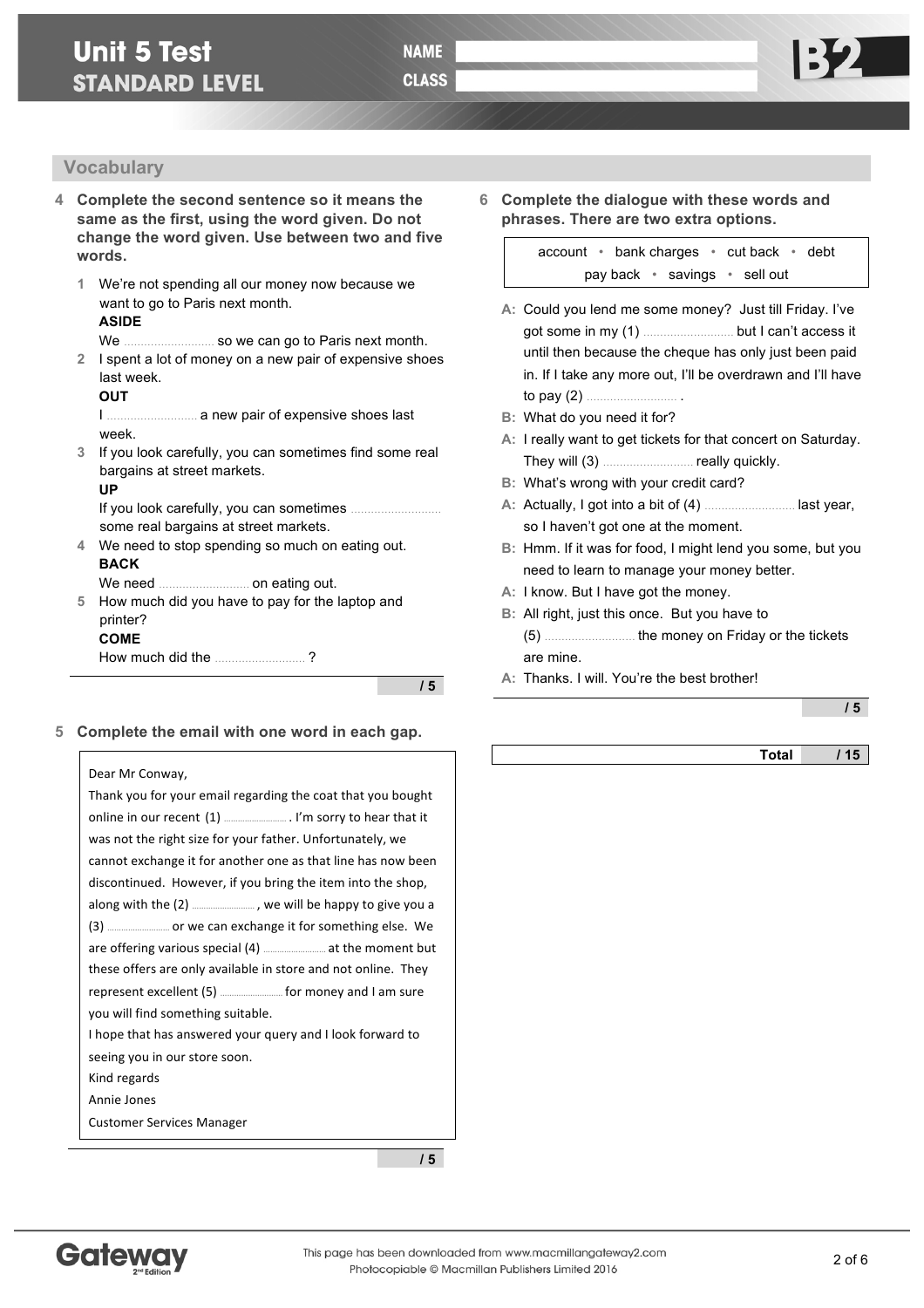**CLASS** 

## **Reading**

**7 Read three people's opinions about scams. Match the questions (1–6) with the people (A–C). You can choose the people more than once.**

#### **A John**

I've never been the victim of a scam, at least as far as I know, but I know someone who has, and it's such a sad story. The person I'm talking about is an old lady who lives near my parents. She lives alone and only has a daughter who goes to visit her from time to time. One day, the daughter found a huge pile of letters in the lady's bedroom and they were all scam letters saying that she'd won something in a lottery or a competition. Apparently, the old lady had replied to many of them and even sent money to pay what the scammers called 'the insurance on her winnings'. When the daughter investigated further, she found that the old lady had lost thousands of pounds! I think it's terrible that these scammers target older people who don't realise what lies these people are telling them. They're from a generation who believe that most people are basically honest. So, if someone tells them that they've won a large amount of money in a Canadian lottery, they don't immediately think 'how could I have won money from a lottery that I never entered?' They do what they're asked to do. They send money and then never hear from these people again. It's appalling.

#### **B Emma**

There's a scam that's been highlighted on television recently because it has become so widespread. It's telephone fraud. There's something called 'vishing' and it involves automated calls which are so believable many people think they are having a conversation with a real person. The scammers use software that can mimic the caller ID number of the organisation they are impersonating. Because people trust that number, they get tricked into giving personal details over the phone. Another scam is the 'no hang up' fraud. This is really scary. People get a call saying that there's a problem with their bank and they need to call the number on the back of their credit or debit card. So they put the phone down and dial that number but what they don't know is that the fraudster has kept the line open so when they call, thinking they are speaking to their bank or whatever, they're really talking to the person behind the scam. Then they get tricked into transferring money into another account for security purposes. Apparently, these fraudsters also put on certain accents, like Scottish or Welsh, because they are considered more trustworthy. Anyway, the answer is to hang up of course. Or wait for at least ten minutes before you call.

#### **C David**

We are warned often enough about online fraud, but it's still happening, and these scams can cost people huge amounts of money. It's difficult to choose one to talk about because there are so many, but I think one of the most dangerous is the one involving banks. I have a couple of friends who have received emails from what they thought was their bank. The address and logo were identical and the emails looked official and genuine. They asked the recipient to update their personal information, so my friends were supposed to type in their account details, addresses, passwords, etc. In fact, the emails weren't from the banks but were very clever copies. My friends are on the look-out for online scams and know as well as I do to be very careful about replying to emails that ask for personal information like that, but there are a lot of people out there who are unsuspecting. The scammers can get their hands on information that they can use to make themselves a lot of money. Any online users must update their security and never give information like this unless they are very sure that the request is genuine. Banks actually say that they would never ask for information in this way, so the easy rule is NEVER respond.

#### **Which person:**

- **1** passes on official advice about avoiding a scam? …………………………
- **2** talks about a scam that involves imitating the way people speak? ...
- **3** has personal knowledge of someone who has lost money in a scam? ………………………
- **4** mentions a scam that has received media attention lately?  $\Box$
- **5** talks about a scam that uses the postal service?

…………………………

**6** thinks they are unlikely to fall for one of these scams? ………………………

**/ 6**

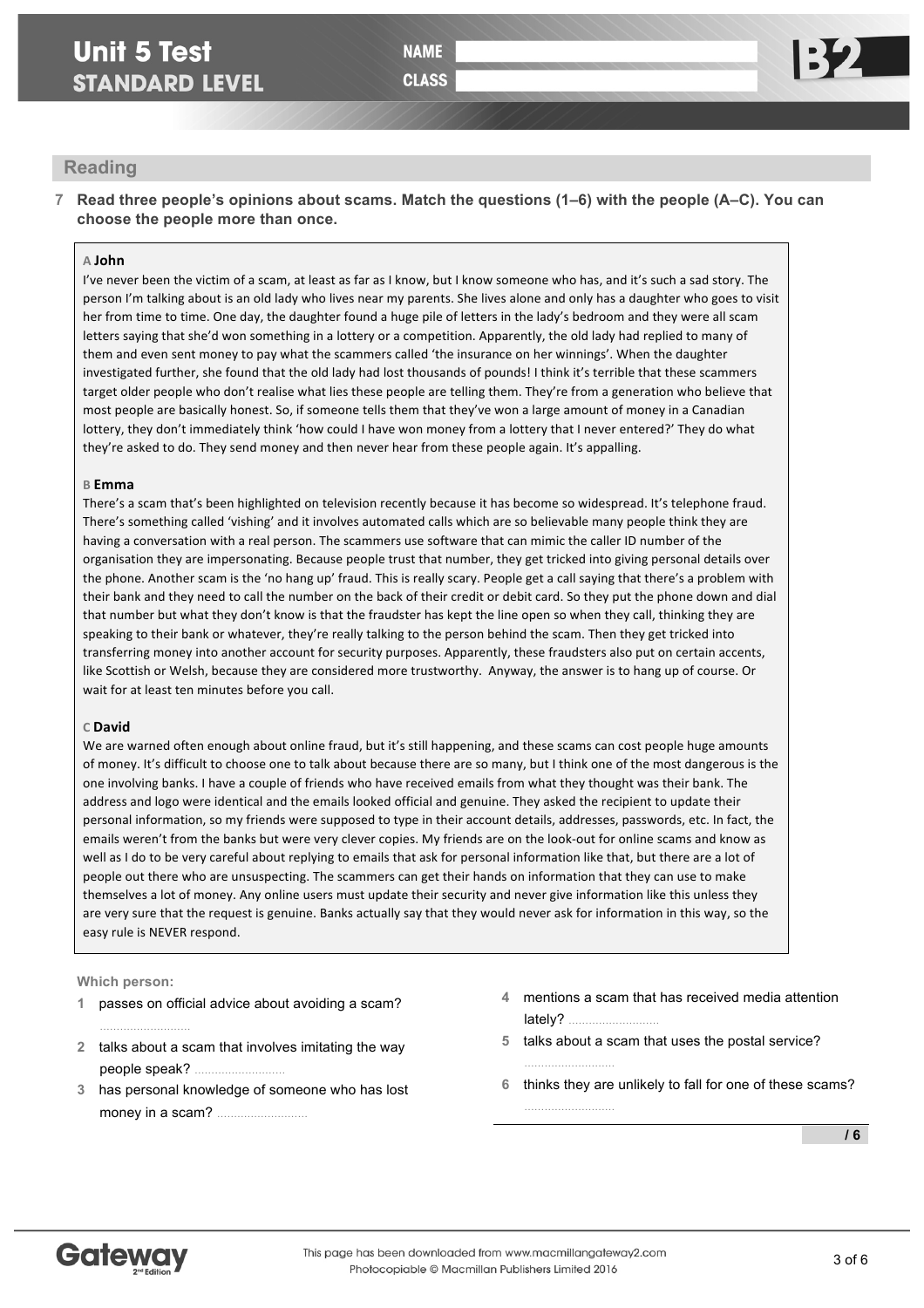## **8 Read the text again. Are these statements True (T) or False (F)?**

#### **John**

|   | 1 The scammers are especially unkind because   |     |
|---|------------------------------------------------|-----|
|   | they target old people.                        | T/F |
|   | 2 The scammers responded once the old lady     |     |
|   | had sent the money.                            | T/F |
|   | Emma                                           |     |
| 3 | People don't usually trust phone calls if they |     |
|   | think they come from official sources.         | T/F |
| 4 | Certain nationalities are believed to be more  |     |
|   | honest than others.                            |     |

#### **David**

| 5<br>6 | People don't receive enough advice about<br>online safety.<br>Emails sent from online scammers are easy | T/F  |
|--------|---------------------------------------------------------------------------------------------------------|------|
|        | to recognise.                                                                                           | T/F  |
|        |                                                                                                         | 6    |
|        | Total                                                                                                   | / 12 |
|        |                                                                                                         |      |

# **Use of English**

### **9 Choose the best answer (A, B, C or D) to complete the text.**

| Ever since the world economic crisis there has been a       |
|-------------------------------------------------------------|
| trend for television programmes and magazine articles       |
|                                                             |
| money. They advise us on how to eat good food on a          |
| budget and how to spot a (2)  Home                          |
| maintenance programmes now tell us how we should do         |
| more with less. One popular recent trend is for something   |
|                                                             |
| be recycling more, but what exactly is upcycling? The idea  |
| is that you take something that in the past you             |
|                                                             |
| something with it that has a new purpose, for example,      |
|                                                             |
| particularly creative to upcycle and there are many         |
| websites with tips on how to do it. Of course, there's      |
| nothing new about 'make do and mend' but now people are     |
| seeing the aesthetic value of these objects as well and top |
| designers are getting in on the act. There                  |
|                                                             |

interest in upcycling. For some people it's about saving money while for others it's a way to make some extra (7) ……………………… . People are also more conscious about the environment these days and believe that we (8) ……………………… do more to deal with the problem of waste. Upcycled products are slow to make so they can't really be serious competition to mass-produced items but the trend is likely to continue.

| 1.           | A pick up    | <b>B</b> give away | <b>C</b> get by | <b>D</b> cut back                       |
|--------------|--------------|--------------------|-----------------|-----------------------------------------|
| $\mathbf{2}$ | A bargain    | <b>B</b> change    | C value         | <b>D</b> sale                           |
| 3            | A had better | <b>B</b> ought     | <b>C</b> must   | <b>D</b> might                          |
| 4            | A might      | <b>B</b> must      | C can           | D don't                                 |
| 5            | A can't      | <b>B</b> shouldn't |                 | <b>C</b> mustn't <b>D</b> don't have to |
| 6            | A can't be   | <b>B</b> could be  |                 | <b>C</b> can be <b>D</b> should be      |
|              | A discount   | <b>B</b> cash      | <b>C</b> loan   | <b>D</b> refund                         |
| 8            | A ought      | <b>B</b> can't     | C must          | <b>D</b> have                           |
|              |              |                    |                 |                                         |

**/ 8**

## **Listening**

**10 Listen to part of a radio programme about a young person who made some money. Are these statements True (T) or False (F)?**

| 1 The presenter doesn't think it's a good idea |     |
|------------------------------------------------|-----|
| to try to make money from savings accounts.    | T/F |
| 2 Kyle MacDonald is from the UK.               | T/F |
| 3 Kyle started his own business by buying some |     |
| paperclips.                                    | T/F |

|   | accepted the snow globe.                     | T/F |
|---|----------------------------------------------|-----|
| 5 | Some people thought he shouldn't have        |     |
|   | successful.                                  | T/F |
| 4 | Kyle needed the Internet to make his project |     |

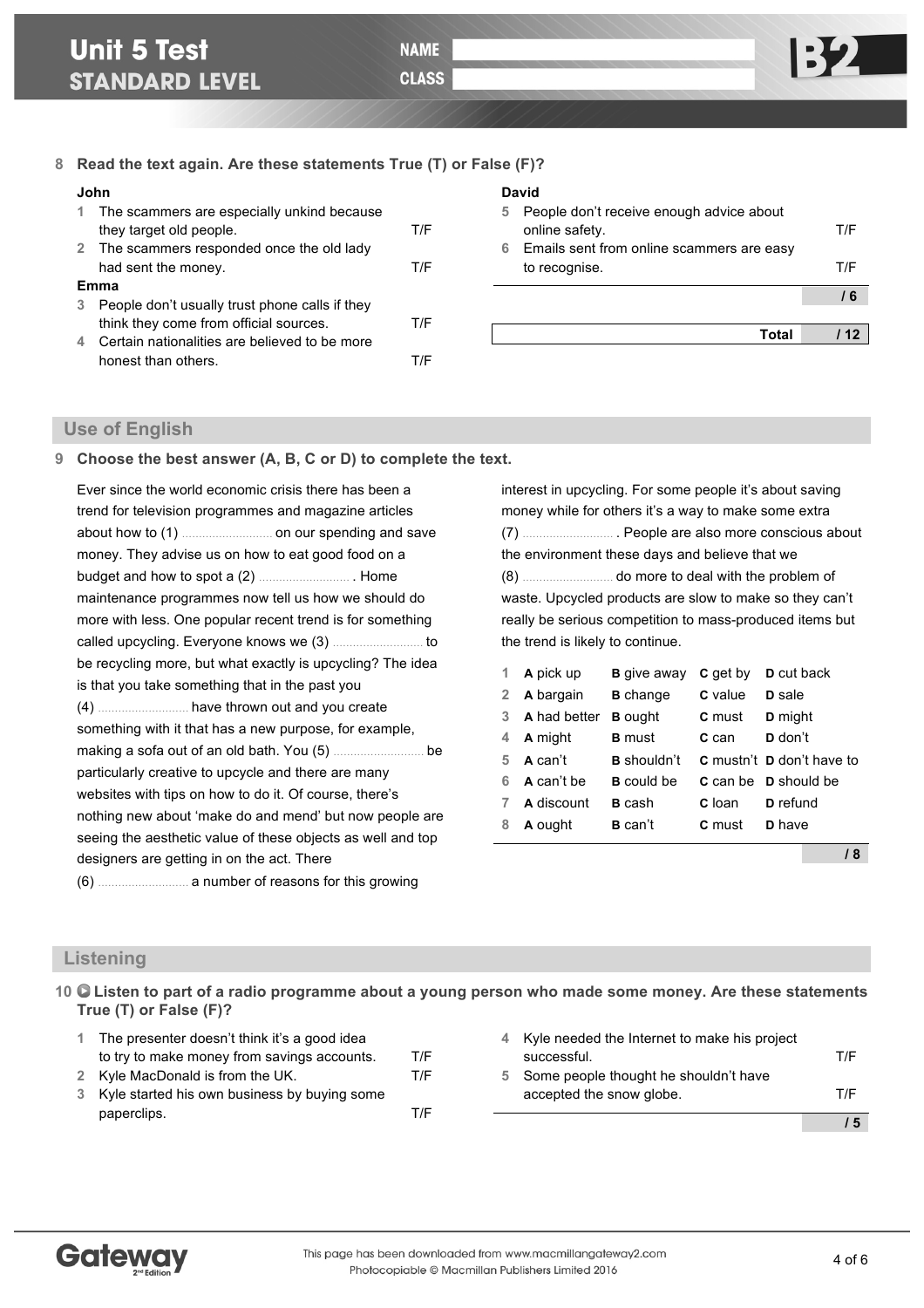**NAME** 

**CLASS** 

- **11 Listen again and complete the sentences with one word in each gap.**
	- **1** In order to manage his project, Kyle had to set up his  $<sub>own</sub>$ </sub>
	- **2** The two Canadian women found the fish-shaped pen while they were on ……………………… .
	- **3** It took ……………………… trades for Kyle to achieve his objective.
- **4** The collector traded a small ……………………… in his next film for the snow globe.
- **5** To be successful with this kind of project, you have to get people's ……………………… online and then keep them interested.

**/ 5**

**Total / 10**

# **Writing**

**12 Imagine that you recently ordered some computer games online. When the games arrived – ten days late – the packaging was damaged and some of the games were missing. Write a letter of complaint to the company and demand a solution.**

**………..……..………..……..………..……..………..……..………..……..………..……….…………..……..………..……..………..……..………..……..………..……..………..……….…… ………..……..………..……..………..……..………..……..………..……..………..……….…………..……..………..……..………..……..………..……..………..……..………..……….……**

**………..……..………..……..………..……..………..……..………..……..………..……….…………..……..………..……..………..……..………..……..………..……..………..……….…… ………..……..………..……..………..……..………..……..………..……..………..……….…………..……..………..……..………..……..………..……..………..……..………..……….…… ………..……..………..……..………..……..………..……..………..……..………..……….…………..……..………..……..………..……..………..……..………..……..………..……….……**

**………..……..………..……..………..……..………..……..………..……..………..……….…………..……..………..……..………..……..………..……..………..……..………..……….…… ………..……..………..……..………..……..………..……..………..……..………..……….…………..……..………..……..………..……..………..……..………..……..………..……….…… ………..……..………..……..………..……..………..……..………..……..………..……….…………..……..………..……..………..……..………..……..………..……..………..……….……**

**………..……..………..……..………..……..………..……..………..……..………..……….…………..……..………..……..………..……..………..……..………..……..………..……….…… ………..……..………..……..………..……..………..……..………..……..………..……….…………..……..………..……..………..……..………..……..………..……..………..……….…… ………..……..………..……..………..……..………..……..………..……..………..……….…………..……..………..……..………..……..………..……..………..……..………..……….……**

**………..……..………..……..………..……..………..……..………..……..………..……….…………..……..………..……..………..……..………..……..………..……..………..……….……**

You should:

- say why you are writing.
- describe what happened.
- say what solution you want.
- say what you will do if there is no solution.

Use some of these phrases:

- I am writing to complain about ...
- However, ...
- What's more, ..
- I am very disappointed with ...
- I expect ...
- I demand that ...
- If I do not hear from you, ...

### **Write 190–220 words.**



**/ 10**